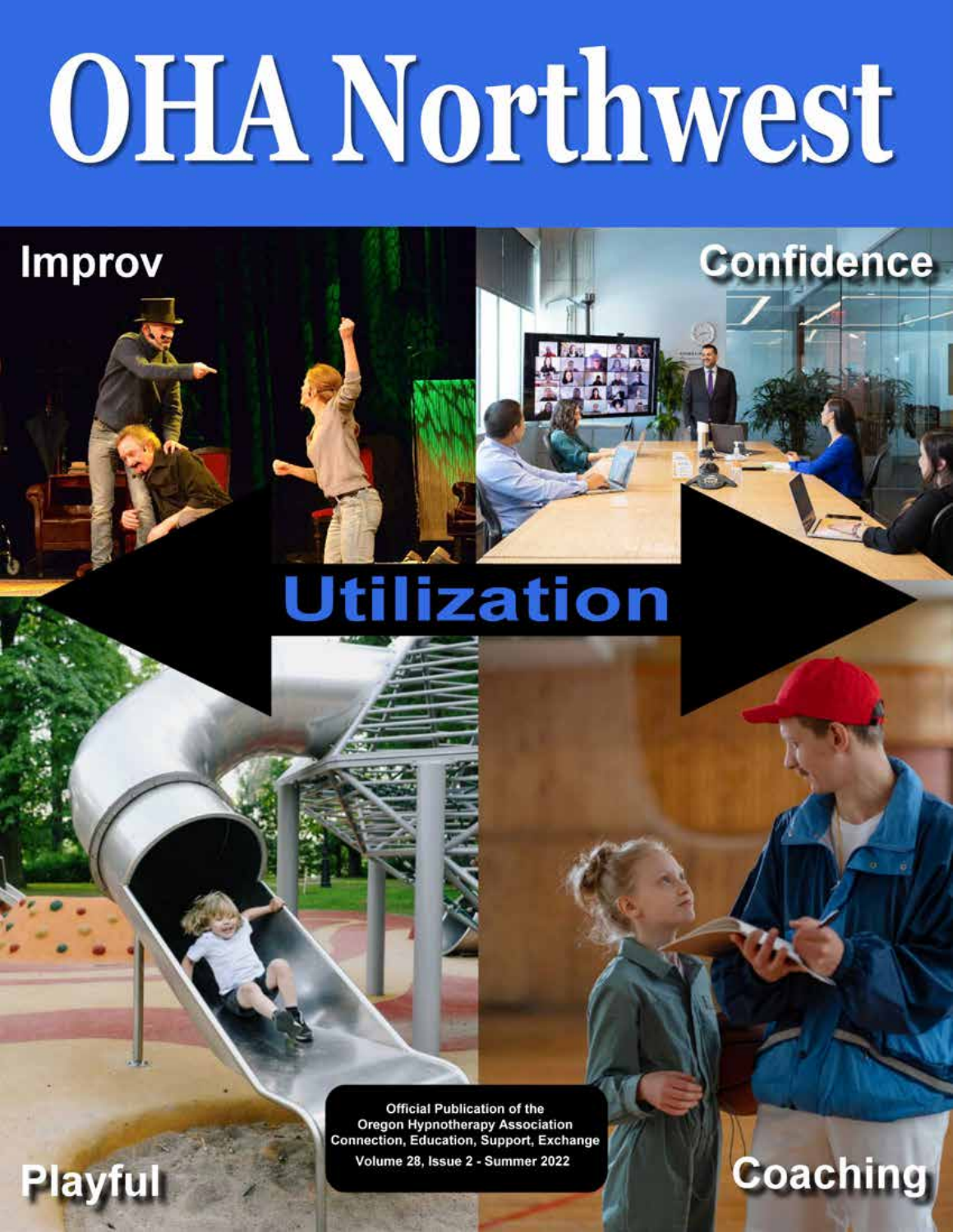## Greetings!

By Joni Brewer, President [BrewerHypnosis.com](http://brewerhypnosis.com)

Wow! What great speakers we have lined up for our June event!

Most people feel that having more confidence would be a good thing. Rick Green is amazing at increasing confidence in people.

My husband and I were privileged to take Rick's class at HTLive a few years ago. To this day, there are times when I think to myself "Wow, I never would have done that before." In fact, it was just 2 weeks ago that Mike and I commented at the same time about having the confidence to do something that we would have felt very uncomfortable doing before the class.

Rick's style is very engaging and not to be missed.

Whether you use no scripts, sometimes use a script, or always use scripts we all need to improvise to work with the person in front of us during a session – some clients more than others. This isn't something that we get much training on nor do we very often practice it.

Scott Duvall experienced Kelli von Heydekampf's presentation on hypnosis and improv at a past HTLive event. He was very impressed and thought that OHA members would benefit from Kelli's knowledge, skill, and presentation abilities. We're very fortunate to have her speak with us.

If the COVID numbers stay down, we'll be moving to a hybrid meeting in September. It will be wonderful to meet in person again! Having a hybrid meeting will allow folks from all over the state (and country) to attend the meeting and



it allows us to record it for the people that have signed up but are unable to attend for whatever reason or that would like to experience the meeting again.

The costs associated with running OHA – paying our speakers, putting out this journal, website costs, etc. - continue so we will continue to have a nominal fee for all meetings whether they're attended in person or online.

Besides, where else can you get 5 CEUs for so little money?

Tish Paquette has been facilitating a monthly book club meeting. These meetings have been very interesting and have led to great discussions. If you're interested in joining, please contact Tish at [triunehealing@hotmail.com.](mailto:triunehealing@hotmail.com)

Your Board members work very hard at bringing you timely and interesting educational opportunities as well as encouraging the exchange of ideas. If you have a topic that you would like to see addressed, please let any one of the Board members know.

Keep up the valuable work that you're doing, and we'll see each other soon.

## "The most beautiful thing you can wear is confidence."

- Blake Lively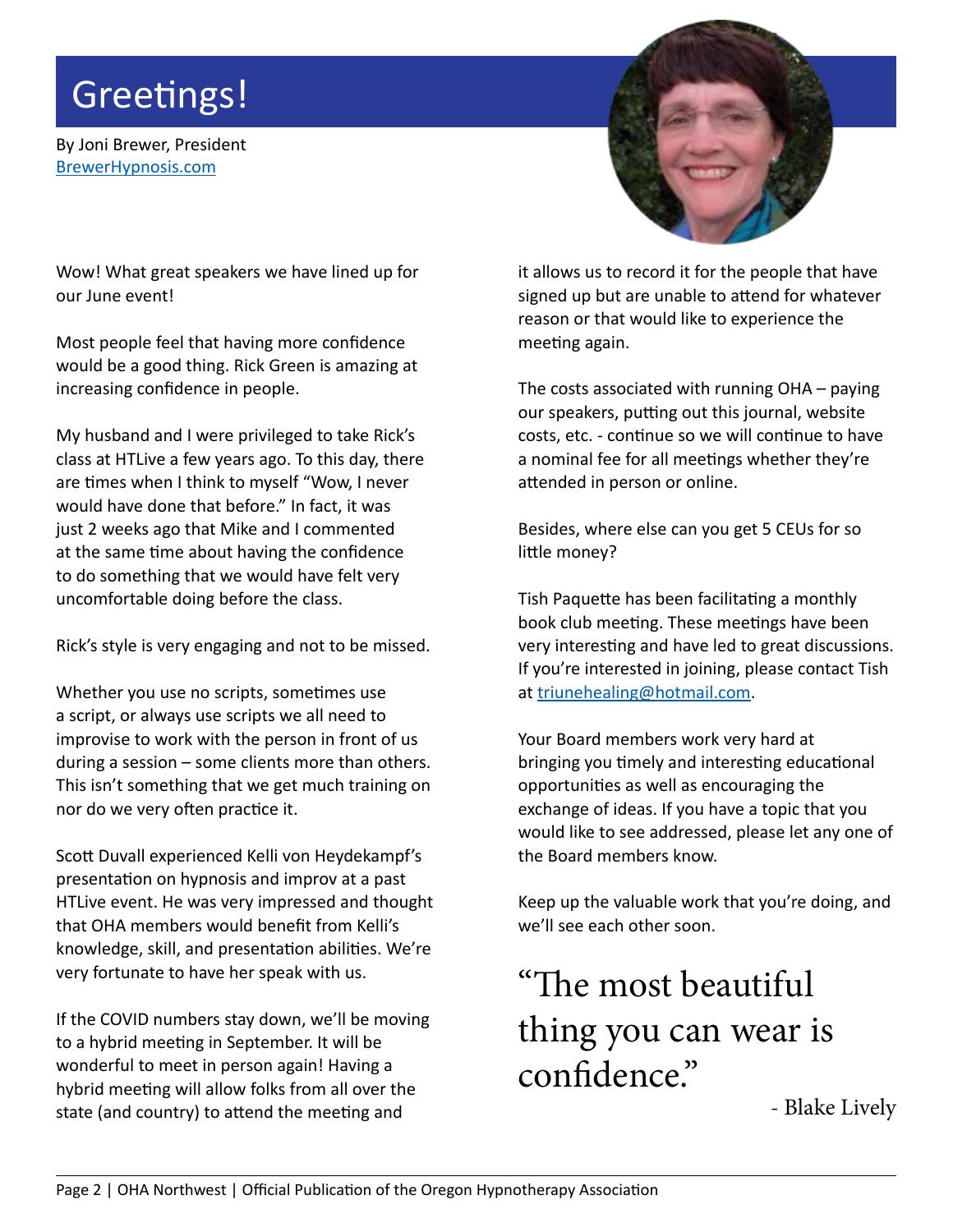## Confidence Hypno-Coach

By Rick Green [Kami911@yahoo.com](mailto:Kami911@yahoo.com)

"We do not give ourselves permission to be confident when we start out." Rick Green

Rick Green offers a program/workshop to assist Hypnotherapists and others to excel at not only what they do, but to inspire others to do the same and achieve a higher level of excellence.

His approach is through the vehicle of coaching. He trains and motivates people to connect to their passion in their specified field, ignite and become CONFIDENT in their belief and process to achieve their desired outcomes.

He specifically addresses and targets the ability to remove the "regret" syndrome. The regret of missed opportunities, missed relationships, missed career goals, and everything in between. He says the reason these things occur is due to a lack of confidence. He is the first to remind us that we, Hypnotherapist's are the answer to our client's needs.

His experiential training, centers on building skills that instill in you, the Hypnotist the attributes your clients seek, i.e., confidence. His purpose is to enable us to become coaches as well. To be able to offer these workshops confidently, commanding the room and the crowds and help you and them set the course and sail into success.

His training includes "the next level hypnosis methods," a how-to manual for the workshops which includes scripts, low-cost marketing, strategies, locations, how to follow up, etc., and materials for your class that helps convert attendees into paying customers in other issues. We look forward to his presentation and learning what the next-level hypnosis methods are. He will be presenting this program in August at Hypno-Thoughts Live 2022. In June of 2021, he presented at the Dave Elman Hypnosis Conference as one of the instructors teaching how Hypnotherapists can work with Police Officers and First Responders. His tools were stress reduction and managing anxiety. He states that trauma release is huge for those suffering from PTSD. He includes the prevalent issue of Chronic Stress Disorders and how Hypnotherapists can help reduce these issues in people's lives.

## **About**

Rick Green CHT had 38 years under his belt as a law officer. Due to the nature of his job, he was exposed to multiple types of traumatic events including officerinvolved shootings, homicides, police suicides, and suicide by police as well as undercover work and reaching the rank of Captain.

He has taught stress management and resiliency in police academies. He has been doing hypnosis in one form or another since the eighties specializing in trauma resolution and confidence skills. He is the Founder of Changes Ahead Hypnosis and Hypnosis for Heroes located in Kalamazoo, Michigan.

His journey into Hypnoland was not a straight line. As a high schooler and into sports he sustained an injury that had the potential of ending his sports activity and his future, but instead gave him an experience that brewed in the recesses until it percolated 40 plus years later.

He had studied Judo as a young man and had a wonderful Sensei who mentored him. When Rick was injured, the doctors told him he would never have full use and range of motion in his arm. Having informed his Sensei the mentor simply said, "We shall see," and set him on

[Continued on Page 8 under](#page-7-0) **About Rick**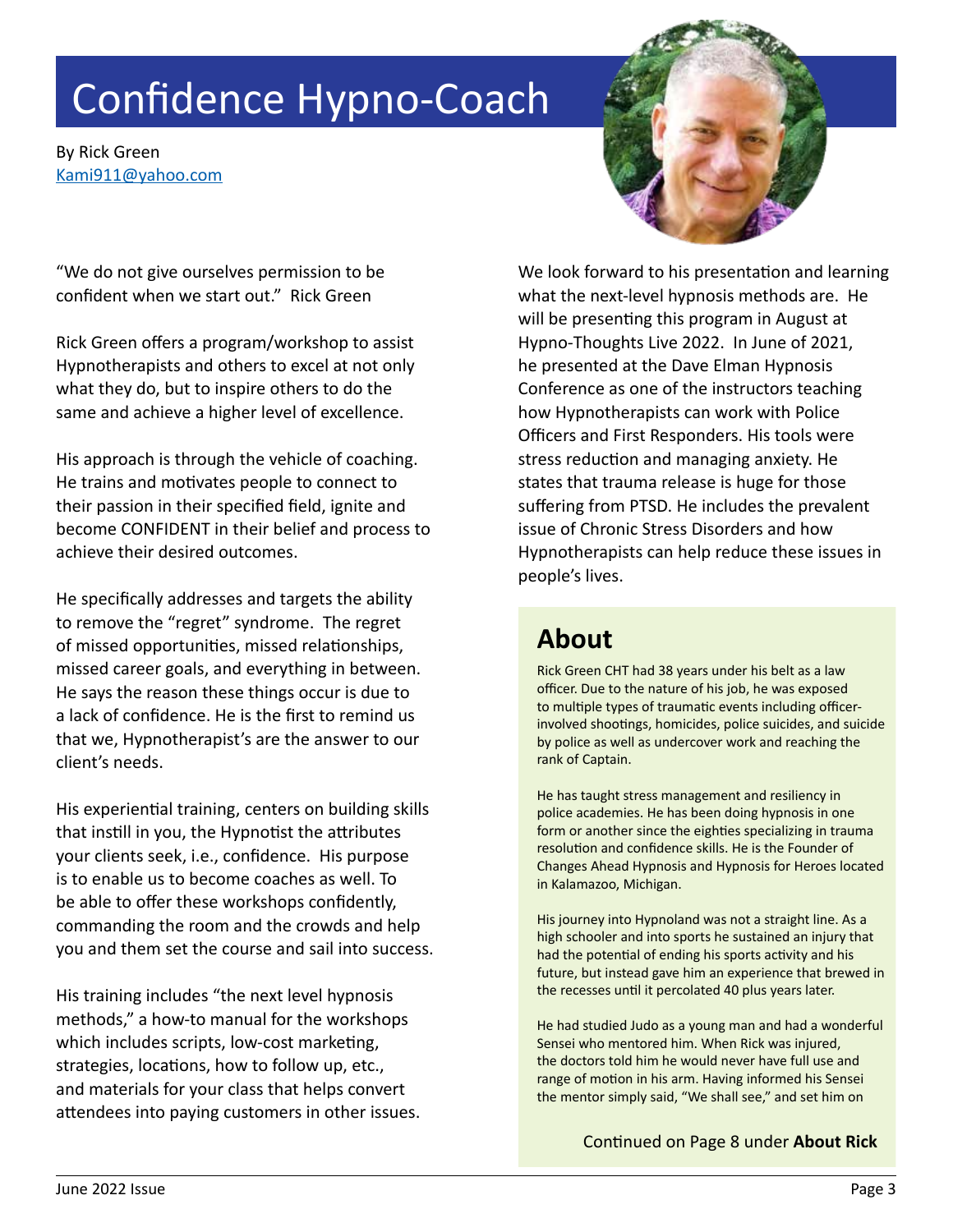## Improv: Something from Nothing

By Kelli von Heydekampf [kelli@metroeasthypnosis.com](mailto:kelli@metroeasthypnosis.com)



*"We are only stopped by our own limitations and we create our lives through our thoughts and emotions and actions."* - Kelli von Heydekampf

Hi, I'm Kelli von Heydekampf from Minneapolis, Minnesota. I was excited to be asked to do a presentation on Improv at your Oregon Hypnotherapy Association. I am delighted to share this with you. I took an Improv class back in 2015 and it changed and enhanced not only my practice but in everything I do.

Improv has helped me gain a trust in myself and in life that corresponds perfectly with my spiritual beliefs and the knowledge I have learned about human potential, and it's so much fun!!!!

There are statistics that report a 30% skill improvement when you approach things playfully. I believe playing Improv regularly has allowed me to hone my skills in ways that regular coursework could never have done.

We will be discussing fundamentals like "Yes and," and how negation affects the ability to play together, declarative statements, as well as the more nuanced ideas of holding space and the skills needed to be a reliable player. Some of this information is meant for you to integrate into your own being and other aspects are meant for you to see how your client may be viewing their world.

Lastly, and most importantly, we will be diving into the NUMBER ONE rule of Improv, which I am not going to tell what that is here, so I hope you are intrigued enough to join the OHA gathering on June 25th to learn what that is.

### **About**

Kelli has been studying the power of the mind in different aspects for decades. She has applied it to all areas of her life, and it is what lead her to Hypnosis. She completed her Advanced Hypnosis Training through an accredited school, and she eagerly seeks out continuing educational opportunities because she believes there is no end to what we are capable of learning.

Kelli works with clients of all ages and a variety of issues at her business West Metro Hypnosis. In addition to her Hypnosis certification, she is certified in Integrative Addiction Solutions, Emotional Intelligence Coaching, Neuro-linguistic Programming, and the Bulimia Breakthrough Method.

Kelli was interviewed by Latreena Felegy in 2016 for their Edina Magazine where Latreena laid out Kelli's step-by-step process of what is involved during a session. Upon completion of the format, Kelli summed up her work by stating, "My job is really to awaken people to the inner resources that each and every one of us already has." Whether you are seeking a spiritual experience or need help letting go of a bad habit, hypnosis could unlock the sources for change that are already within you.

She spent 13 years living in Europe where she gained insight into other cultures and ways of livings as well as became bi-lingual in German. Kelli has a passion for learning, traveling, and Improv. She has been married for 25 years and has 3 daughters, 2 dogs, 1 cat, and many other foster animals.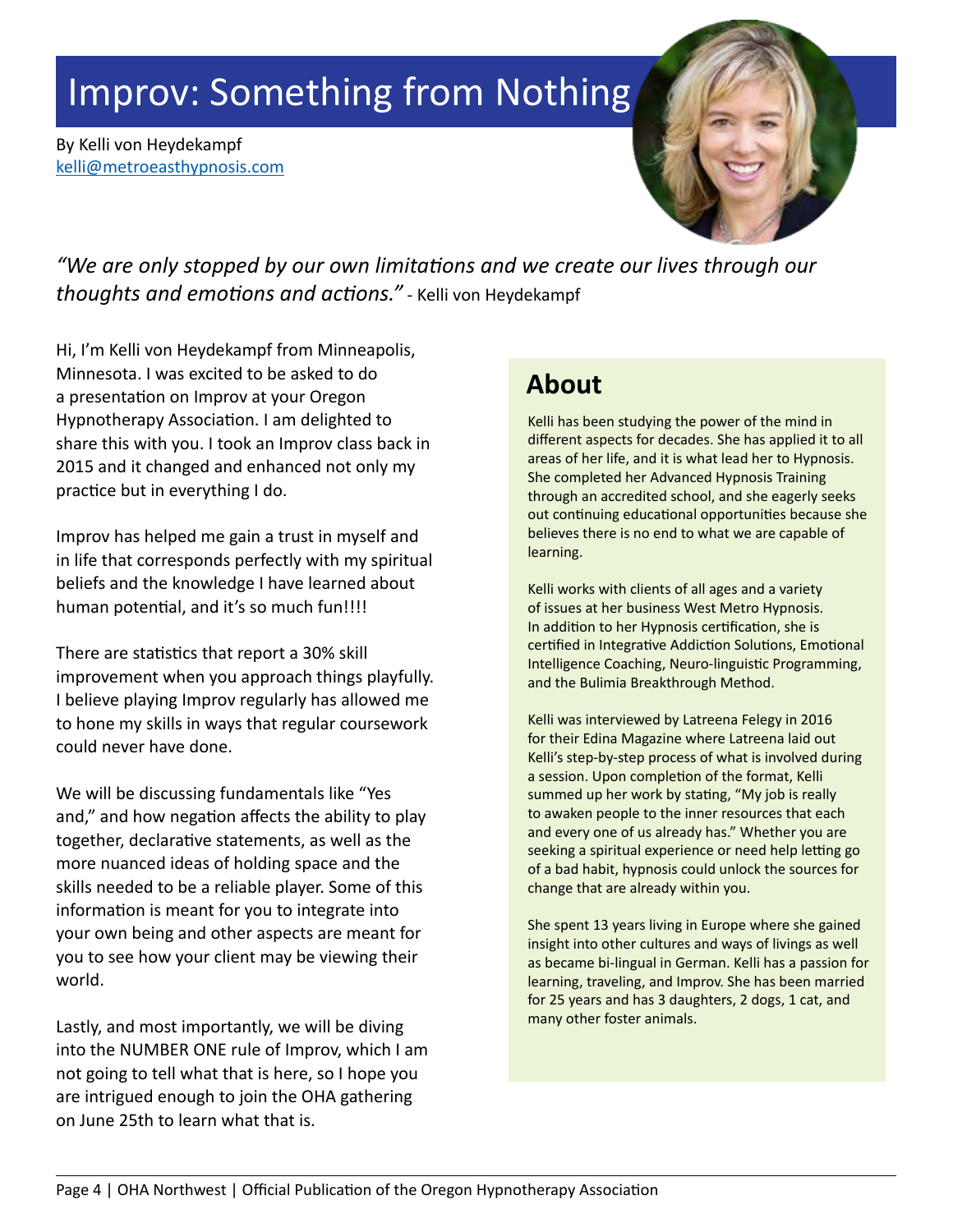## Sticks and Magic

By Tish Paquette [triunehealing@hotmail.com](mailto:triunehealing@hotmail.com)

*Utilization: "the action of making practical and effective use of something."*

*"Imagine, Think About, Pretend…"*

It is said that on average we go in and out of a trance (disassociated) state at least 4 times in an hour from a focused task to a daydream. That would roughly be about every 15 minutes, as a child probably more.

What I do remember is that daydreaming, night dreaming, or moment-to-moment dreaming was "magical." Playing outside most of the day on the ranch I was either a cowboy on the sawhorse dad used for cutting planks, or Tarzan swinging from the rope in the barn falling into bales of hay, or a Hawk flying about flapping my arms as fast as I could…and of course the infamous yardstick that became the sword of Zorro and the broom that became my ride on Halloween night. Imagination was awesome as a kid…you could make anything into anything…creativity abounded.

I liked it when my big brother Bill would grab the mop and pretend it was a microphone and sing the latest song from our 45's playing on the record player. Everything was possible…no judgment, no professionally made prop… just spontaneous pure joy.

When we finally got a Black and White T.V. it was magic too. Although most of the time it was mostly snow with faint figures on the screen, nonetheless that box held my attention. While in some ways it expanded my experience it also limited my creativity. Suddenly my broom or stick or sawhorse didn't look like the one displayed on T.V. and subtly "not-as-good-as" crept into my awareness and it allowed my pictures to dim in the light of T.V. reality.



I remember the moment clearly; I came in from playing and my mom was on the sofa taking a respite from chores when the music prompted "Everything's Coming Up Roses." Can anyone guess whose talk show a theme belonged to? Yep, that's right, Jack Parr. My mother loved Jack Parr later to be followed by Mike Douglas, Merv Griffin, and then later night show with Johnny Carson. It was an opportunity to learn about the lives of movie stars, singers upcoming new acts, etc. Most importantly it was an opportunity to daydream and be distracted from that mundane moment to a new moment.

I lay on the bare oak floor wondering what my mother was so wrapped in and then I knew. My childhood had suddenly been restored. Out walked a man, nothing extraordinary about him, he was like anyone I might encounter on the sidewalk…He walked to center stage where a steamer trunk was. He then opened it and looked at the audience. Silence…. then like magic, he pulled out a stick, and then unfolding before my eyes, pirates, teachers, and soldiers emerged all from a stick. Then a hat, a scarf, a ball anything and everything he turned those objects into real

[Continued on Page 6 under](#page-5-0) **Magic**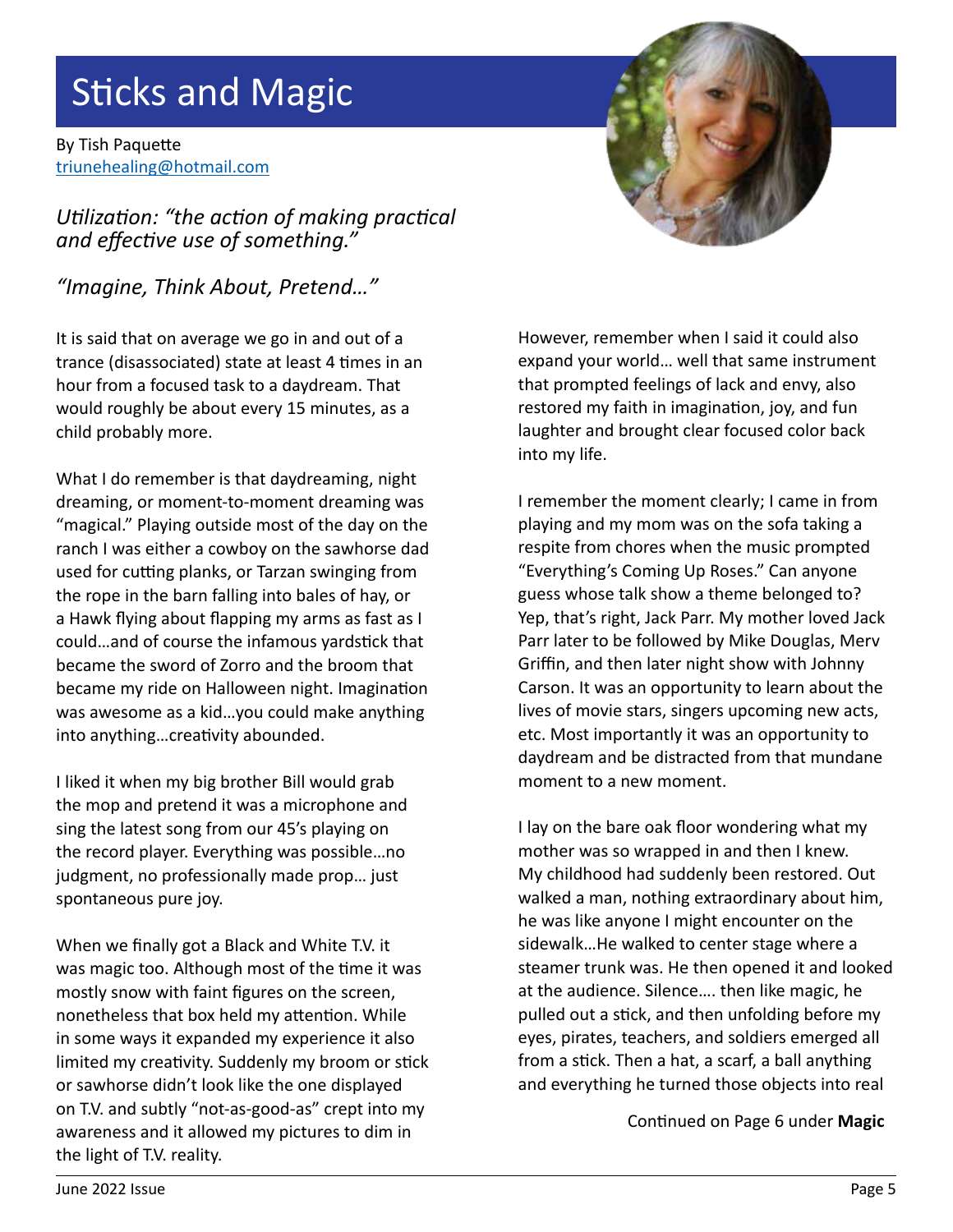#### <span id="page-5-0"></span>**Magic** | continued from Page 5

moments of expression and experience. He was amazing. I was once again happy with what I had, validated for my creativity and imagination making it transform into whatever I wanted. The MAGIC was back.

Jonathan Winters restored my faith. What an amazing man, comedic, character and voice impersonator and greatest artist of his time and beyond, truly a legend. That was the moment I was introduced to what IMPROV and UTILIZATION were. He truly was a Master… I was transported every time I watched him, such a gift and influencer of his time and beyond. So much so that the comedians would emulate his style. One of the most successful is Robin Williams.

I loved revisiting those moments and was once again reminded that we too are Magicians, Alchemists, Improvers, Comedians, Utilizers, Lightgivers, and Joy Enhancers. We have the ability and our own steamer trunk of items, to influence our clients and improvise and tailor-make a process for their highest outcome.

One recommendation is for us to let loose of form, the protocol should be like, sound like, and pick up a plain old stick or ball or hat…think… imagine…pretend and let the magic happen. Find a colleague, friend, or stranger (they won't remain that way for long) and have fun, laugh, improvise, and be silly. I wonder what you will discover to add to your trunk…enjoy the process…the Cosmos is the limit.



## Book Club

**The next Book Club is Monday, June 16th.** The book suggestion is, "Laws of Spirit" by Dan Millman.

Due to the success of the "Open Book Night," we have decided to make our club a Hybrid. That means you have a choice to read the suggested book or come up with one you have already read and would like to share why you liked it and share your insights. It was a wonderful experience having everyone share a book/topic they were passionate about. At the close of the hour, it was as if you had just read six books.

The books brought up for discussion were: **Things That Matter** by Joshua Becker A YouTube presentation helping to decide what really matters and how to declutter your life.

**Maybe You Should Talk To Someone** by Lori Gottlieb

Psychotherapist focuses on Compassion

#### **Meta Pattern**

by Sarah/Shawn Carson Great reviews, ultimate structure of influence.

#### **Dreaming The Soul Back Home**

by Robert Moss Integrating and healing the parts back to wholeness.

#### **Tales of Enchantment**

by Carol & Stephen Lankton Goal-oriented metaphors and use of story.

#### **Assignment Rescue**

by Varian Fry An autobiography Secret agent rescuing prominent people from the Nazis.

#### **MindHacking**

by Sir John Hargrave, How to reprogram your mind from a computer expert.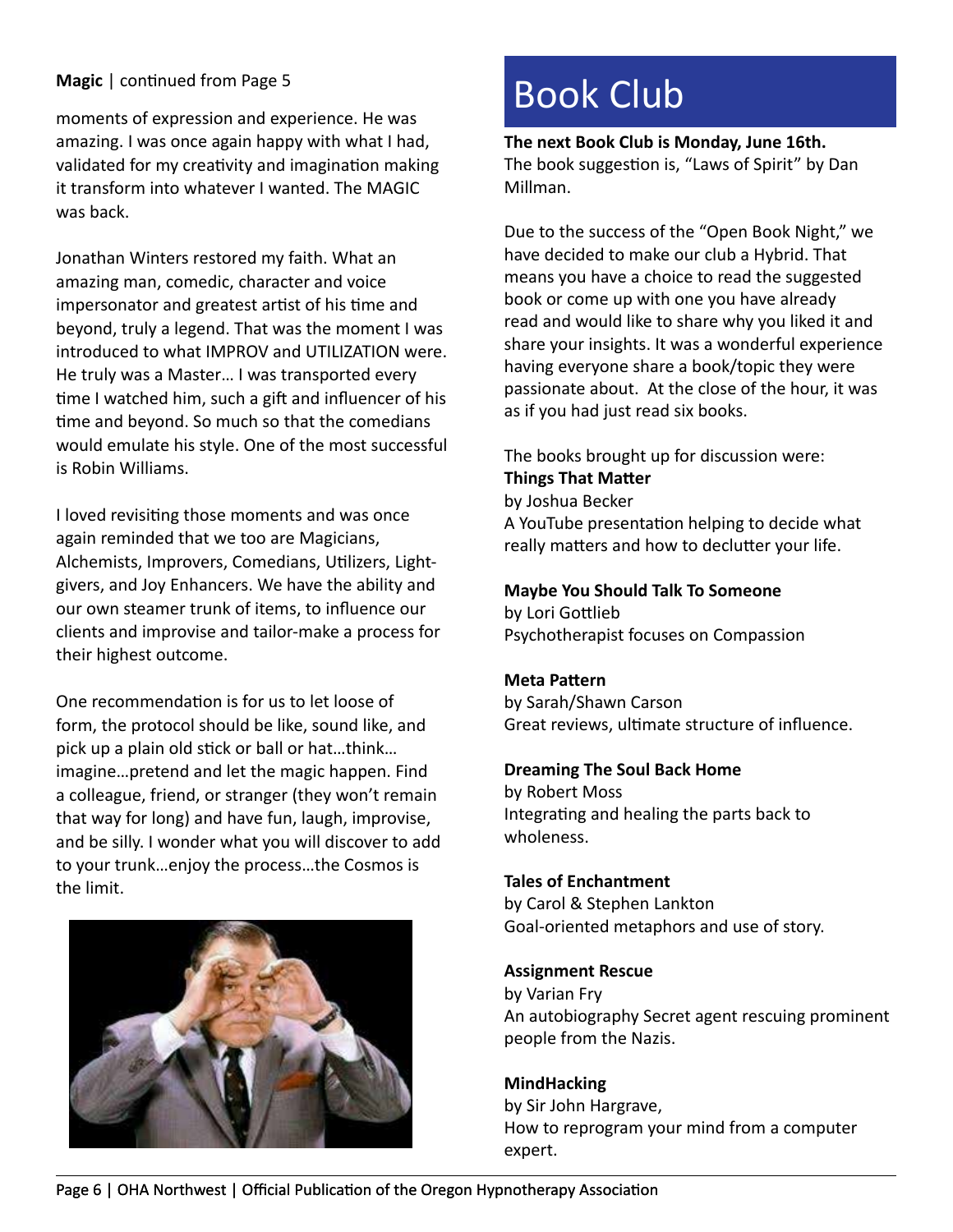## Word Search

#### **Utilization**

| С | Ζ                   | х            | V           | Ε    | А      | S | в  | т               |              | EP           |   | NK           | A            | S               | т            | R   | Α              | Т            | Ε            | G | Υ            | ΧI | D | н | т | <b>AWAKEN</b>                    |
|---|---------------------|--------------|-------------|------|--------|---|----|-----------------|--------------|--------------|---|--------------|--------------|-----------------|--------------|-----|----------------|--------------|--------------|---|--------------|----|---|---|---|----------------------------------|
| Ε | G                   | Υ            | F           | С    | W      | Υ | В  | L               | P            | B            | κ | Т            | G            | И               | ı            | н   | С              | Α            | O            | С | Т            | Т  | L | P | Ł | <b>BUSINE</b><br><b>BYPASS</b>   |
| Α | А                   | R            | T.          | R    | U      | κ | D  | U               | U            | F            | M | J            | L            | Κ               | L            | S   | ν              | C            | U            | P | W            | 1  | R | O | W | <b>CAREEF</b><br><b>COACHI</b>   |
| D | J                   | G            | R           | U    | O      | Z | Н  | 1               | $\mathsf{F}$ | Υ            | Υ | C            | N            | E               | I.           | L   | 1              | S            | Ε            | R | Z            | Α  | F | т | н | <b>CONFID</b><br>CRITICA         |
| т | С                   | L            | E           | Ο    | С      | O | N  | F               | ı            | D            | Е | Ν            | С            | E               | Т            | N   | E              | M            | Ε            | G | Α            | N  | Α | M | ı | <b>ENHANO</b>                    |
| F | н                   | ı            | Α           | S    | F      | в | С  | Q               |              | HH           | D | U            | R            | S               | x            | J   | v              | E            | Υ            | R | н            | В  | M | D | S | <b>EXCEL</b><br><b>EXPERIE</b>   |
| Ε | T                   | P            | sl          | E    | F      | S | Α  | P               | J            | R            | v | U            | V            | R               | N            | L   | x <sub>1</sub> | R            | x            | E | Z            | Υ  | P | Ε | т | <b>GOALS</b><br><b>HOLDIN</b>    |
| O | D                   | D            | U           | R    | κ      | ı | S  | Υ               | U            | Q            | в | Z            | J            | W               | Z            | C   | E              | N            | N            | L | G            | X  | R | G | L | <b>HYPNOS</b><br><b>IMPROV</b>   |
| С |                     | Ν            | R           | R    | ν      | н | Y  | P               | N            | O            | S | $\mathbf{I}$ | S            | κ               | E            | Z   | Y              | B            | Т            | А | Ε            | Q  | D | Ε | E | <b>INNERRI</b>                   |
| Υ | Т                   | Κ            | E.          | E    | S      | E | F  | Q               |              | H N          | Ε | х            | T            | Г               | E            | V   | E              | L            | Z            | T | R            | А  | U | М | Α | <b>LAUGHT</b><br>LAWOFF          |
| Χ | s                   | C            | T           | N    | Υ      | Α | C  | T               | Νİ           | Е            | D | S            | P            | Υ               | S            | Ρ   | J              | E            | O            | ı | N            | G  | в | в | S | <b>LECTUR</b><br><b>MANAGE</b>   |
| P | G                   | G            | R           | N    | x      | M | Z  | F               | D            | Ε            | Т | S            | А            | W               | G            | N   | ı              | Η            | T I          | O | Ν            | S  | Ν | Υ | L | <b>NEGATIO</b><br><b>NEXTLE</b>  |
| L | А                   | B            | O           | ı    | G      | н | F  | U               | S            | S            | E | N            | E            | R               | Α            | W   | A              | D            | E.           | N | E            | κ  | Α | W | А | <b>NOTHIN</b>                    |
| ı | O                   | v            | V           | В    | G      | Ν | J  | Ν               | O            | 1            | T | U            | L            | O               | S            | E   | R              | Z            | S            | S | κ            | M  | J | Т | O | PLAYFUI<br><b>RELATIC</b>        |
| Υ |                     | N            | E           | P    | S      | Κ | ı  | C               | Z            | S            | M | Z            | L            | С               | А            | B   | U              | O            | G            | Н | E            | v  | ı | R | G | <b>RESILIEI</b><br><b>RESOLU</b> |
| U | Υ                   | S            | D           | O    | L      | н | C  | H               | н            | X            | Ε | ı            | S            | L               | Z            | R   | P              | C            | B            | I | O            | U  | O | Y | f | <b>SOMETH</b><br><b>STRATE</b>   |
| Z | R                   | U            | L           | J    | P      | А | P  | E               | Т            | O            | κ | н            | V            | G               | Ε            | S   | κI             | I            | F            | P | L            | T  | M | Ε | н | <b>TRAUMA</b>                    |
| Κ | J                   | v            | т           | D    | Α      | S | Y  | P               | 1            | O            | н | J            | N            | Α               | Α            | C   | O              | Х            | C            | S | С            | Ζ  | G | S | O | TREASU<br><b>UTILIZAT</b>        |
| M | G                   | J            | U           | V    | J      | Z | M  | F               | G            | $\mathsf{R}$ | N | O            | P            | O               | Α            | Т   | Т              | U            | Q            | Α | κ            | S  | S | Α | L | <b>WHISTLI</b><br>YESAND         |
| W | Υ                   | P            | Ζl          | L    | O      | L | P  | N               | U            | N            | Α | $M$ $M$      |              | M               | 1            | Υ   | Ζ              | U            | F            | Q | D            | D  | W | Ν | D |                                  |
| F | G                   | Q            | P           | F    | J      | R | х  | Υ               | F            | Г            | R | C            | O            | W               | Y            | T   | P              | L            | R            | п | ı            | D  | Н | D | ı |                                  |
| S | sl                  | R            | P           | L    | B      | T | P  | C               | Χ            | L            | W | Y            | L            | R               | Α            | А   | $\mathsf{A}$   | Q            | Q            | E | R            | Υ  | U | S | N |                                  |
|   | A D                 |              | E H         | L    | Χ      | M | I  | M               | O            | R            | E | E)           | Χ            | J               | F            | С   | S              | Z            | Χ            | O | R            | z  | ◠ | Q | G |                                  |
| Q | <sub>C</sub>        | С            | C           | D    | Α      | Ε | FI | т               | $\mathbf{I}$ | S            |   | J O M        |              | V               | $\mathbf{I}$ | G   | Ε              | S            | $\mathbf{I}$ | L | D            | O  | N | Ε | S |                                  |
|   | G A                 | $\mathbf{I}$ |             | J[N] | J      | U | W  | S.              |              | S G          | W | U            | Υ            | T               | S            | W   | N              | С            | Α            | L | х            | Υ  | Ο | Z | P |                                  |
|   | K R I               | F            |             | J C  | Ε      | J |    | G[E X R]        |              |              | L | Н            | ı            | A               | Y            | O   | 0              | $\mathbf{I}$ | N            | Ρ | Ł            | U  | В | M | Α |                                  |
|   | AIEI                |              | FIPI        | T.   | W      | L |    | $N$ $H$ $U$ $A$ |              |              |   | A R R        |              | G               | Q            | В   | $\mathbb{I}$   | т            | H            | Α | Y            | т  | Ε | С | С |                                  |
|   | NE                  |              | O D         | L    | С      | L | R  | X               | T.           | IΤI          | С | ΤI           | Т            | A               | в            | F   | т              | И            | W            | Т | н            | в  | U | С | Ε |                                  |
|   | $X$ $R$ $W$ $Q$ $N$ |              |             |      | S      | Х | D  | E               |              | D E          |   | R G L        |              | G               | Υ            | κ   | $\mathsf{A}$   | R            | $\mathsf{B}$ | С | Е            | Ν  | U | S | Z |                                  |
|   | M Y                 |              | $A$ $R$ $U$ |      | $\vee$ | W | L  | н р н           |              |              |   |              |              | $R$ $M$ $O$ $U$ |              | Q O |                | G R          | A            | P | $\mathsf{A}$ | M  | Ε | х | P |                                  |
| O |                     | L            | B           | Y    | D      | Α | 1  | W               | D            | X            | J | N            | В            | $\times$        | W            | Е   | E              | Υ            | Q            | Ν | Ζ            | Z  | O | W | D |                                  |
| F | F                   | L            | QID         |      | v      | v | R  | Z               | $\mathsf{R}$ | P            | E | $\times$     | $\mathsf{R}$ | A               | O            | F.  | N              | R            | κI           | R | М            | Y  | G | S | F |                                  |

**NEDAWARENESS** SS ₹ ING **ENCE** LFACTOR CЕ **ENCES GSPACE** SIS **ESOURCE** ER **ICER EROOM EMENT** ON VEL. **GWASTED ONSHIPS NCY TION HINGFROMNOTHING** GY ł **IRETROVE TION** E